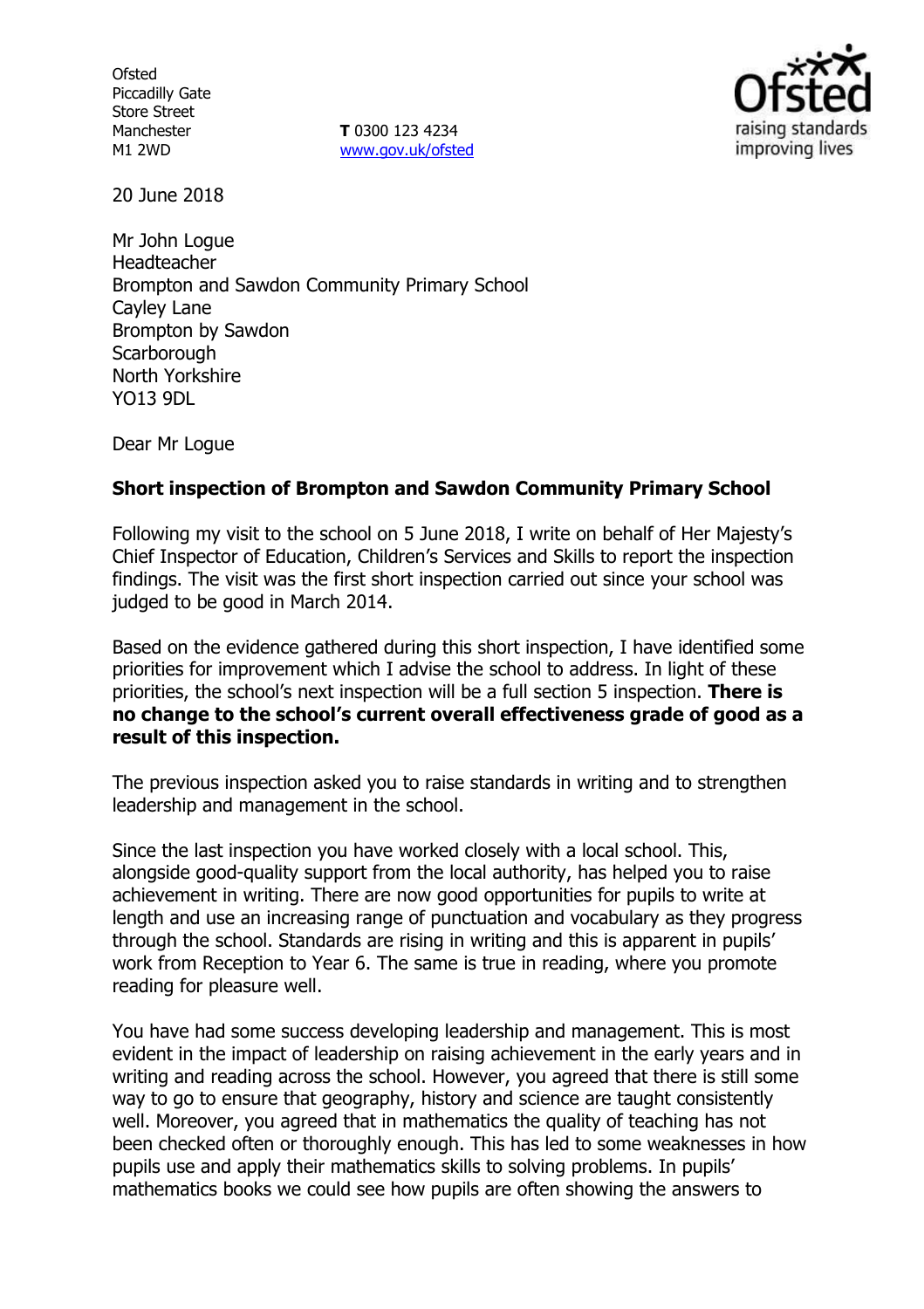

questions but crucially are not showing how they work out these answers.

Together we looked at your website and you agreed that there are several areas which do not meet statutory requirements. Some essential policies and information for parents are missing from the website. However, I was satisfied that on site your practices are safe, promote equal opportunities and ensure that parents are provided with good information on request.

Pupils' behaviour is often exemplary. I was impressed with pupils' good manners and their enthusiasm for school. They have a good understanding of life beyond the small village community through, for example, visits to a mosque and a synagogue. Pupils appreciate the support and care of adults in the school, describing it as a 'small school with a big heart'.

The majority of parents who responded to the online questionnaire Parent View would recommend the school to others. Many commented about the dedication of staff and the care they provide for pupils, but also about the variability in the quality of teaching. The staff survey indicated that morale is high and all staff said they were proud to be working at the school and that they were supported well.

## **Safeguarding is effective.**

The leadership team has ensured that all safeguarding arrangements are fit for purpose and that records are detailed and high quality. You have a strong culture of safeguarding in the school where all staff are well aware of what they must do if they have any concerns. Your procedures for vetting and checking new members of staff are robust.

The records I saw showed me that you have a proactive approach to safeguarding. You have strengthened security around the school and ensured that traffic at the beginning and end of the day is managed safely. The safeguarding information on your website was out of date when checked. However, the training for staff and policies you use in school are in line with current government guidance.

The pupils I spoke to understood how to use the internet safely and told me that bullying is unheard of. Your records verify this. Pupils told me that they felt reassured that if they raised concerns these would be promptly dealt with. For example, 'bubble time' gives pupils the opportunity to write down concerns so that they can be discussed with their teacher. Parents who responded to the online questionnaire expressed no concerns about bullying or behaviour.

#### **Inspection findings**

 $\blacksquare$  Firstly, I was keen to check on the quality of teaching in the early years. This was because over time, standards in the early years have fluctuated. The renovated outdoor area offers good learning opportunities for children. Most-able children work alongside their older classmates in Year 1 to ensure that they are stretched and challenged. Parents are well engaged with their children's learning through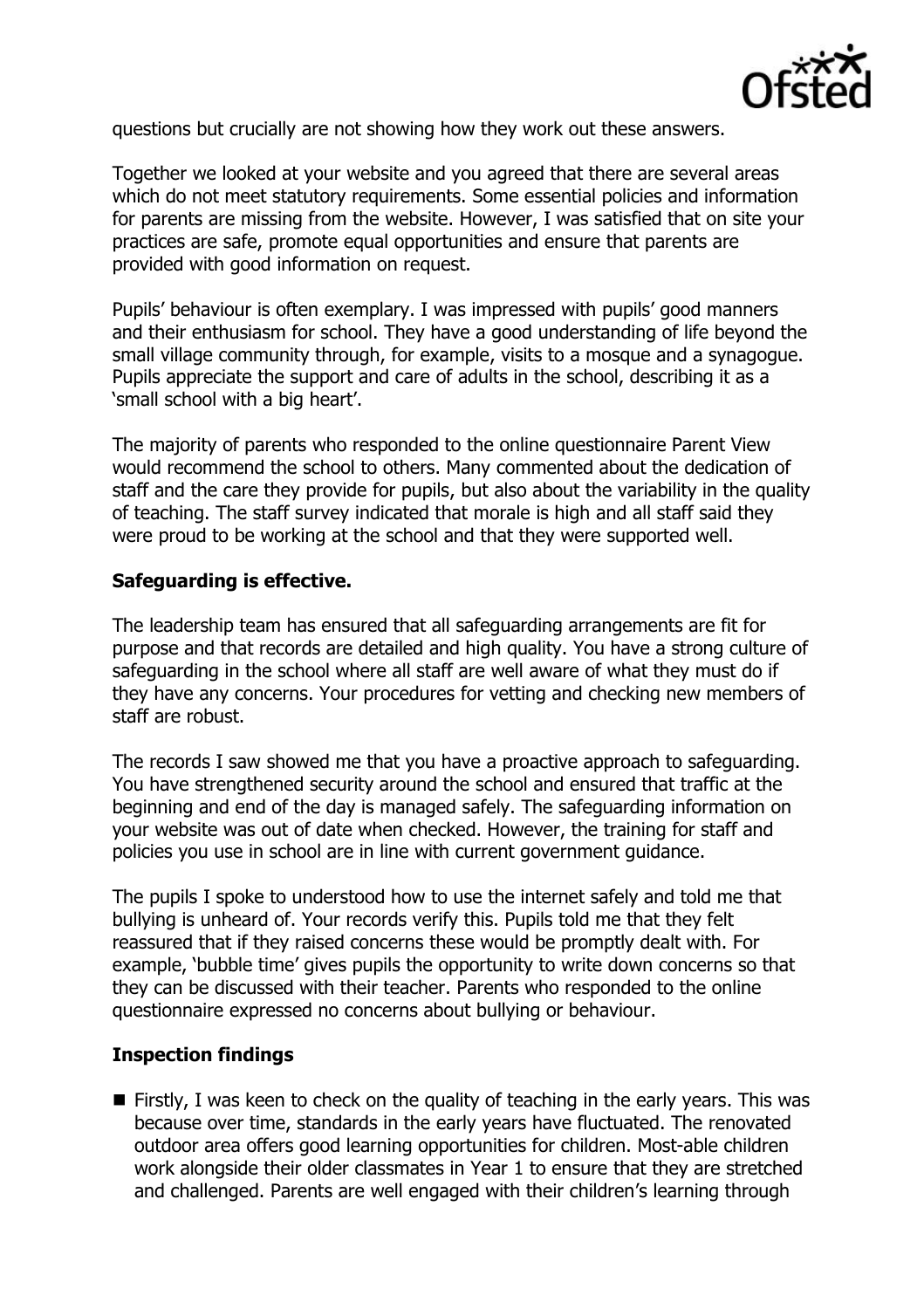

fun, educational activities to do at home as a family. This results in teaching being strong and children being well prepared for the demands of Year 1.

- Secondly, I checked the quality of teaching in other year groups. Standards are rising in key stage 1. You agreed that challenge for most-able pupils was sometimes lacking in all subjects. In some classes there are good opportunities for pupils to use and apply their writing skills in science, history and geography, but you agreed that this is inconsistent. Consequently, the quality of teaching varies between classes and subjects. The pupils I heard reading did so fluently and enjoyed reading for pleasure.
- Finally, I was curious to see whether leaders, including governors, were driving improvements well in the school. Governors know the school well and you provide them with high-quality information which they use to challenge and support you. Leaders at all levels have had some strong impact on learning. They promote reading well, for example by displaying pictures of 'extreme reading', showing pupils reading in unusual locations. Pupils were keen to tell me how much they enjoyed reading for pleasure. However, you agreed that the impact of leaders' work is not so apparent in mathematics. This includes staff training, the checking of the quality of teaching and the development of the curriculum in mathematics.

# **Next steps for the school**

Leaders and those responsible for governance should ensure that:

- $\blacksquare$  the curriculum in mathematics improves so that:
	- there are more opportunities for pupils to use their mathematics skills to solve problems
	- pupils are able to fully explain how they worked out the answers to mathematical problems
- $\blacksquare$  the work of leaders has a positive impact on learning by:
	- checking on the quality of mathematics teaching thoroughly and more often
	- checking that the teaching of history, geography and science is consistently strong in all classes
- most-able pupils are given work that stretches and challenges them in all subjects
- $\blacksquare$  the school's website meets statutory requirements in relation to: the curriculum, information on special educational needs and/or disabilities, accessibility, charging and remissions and the promotion of equal opportunities.

I am copying this letter to the chair of the governing body, the regional schools commissioner and the director of children's services for North Yorkshire. This letter will be published on the Ofsted website.